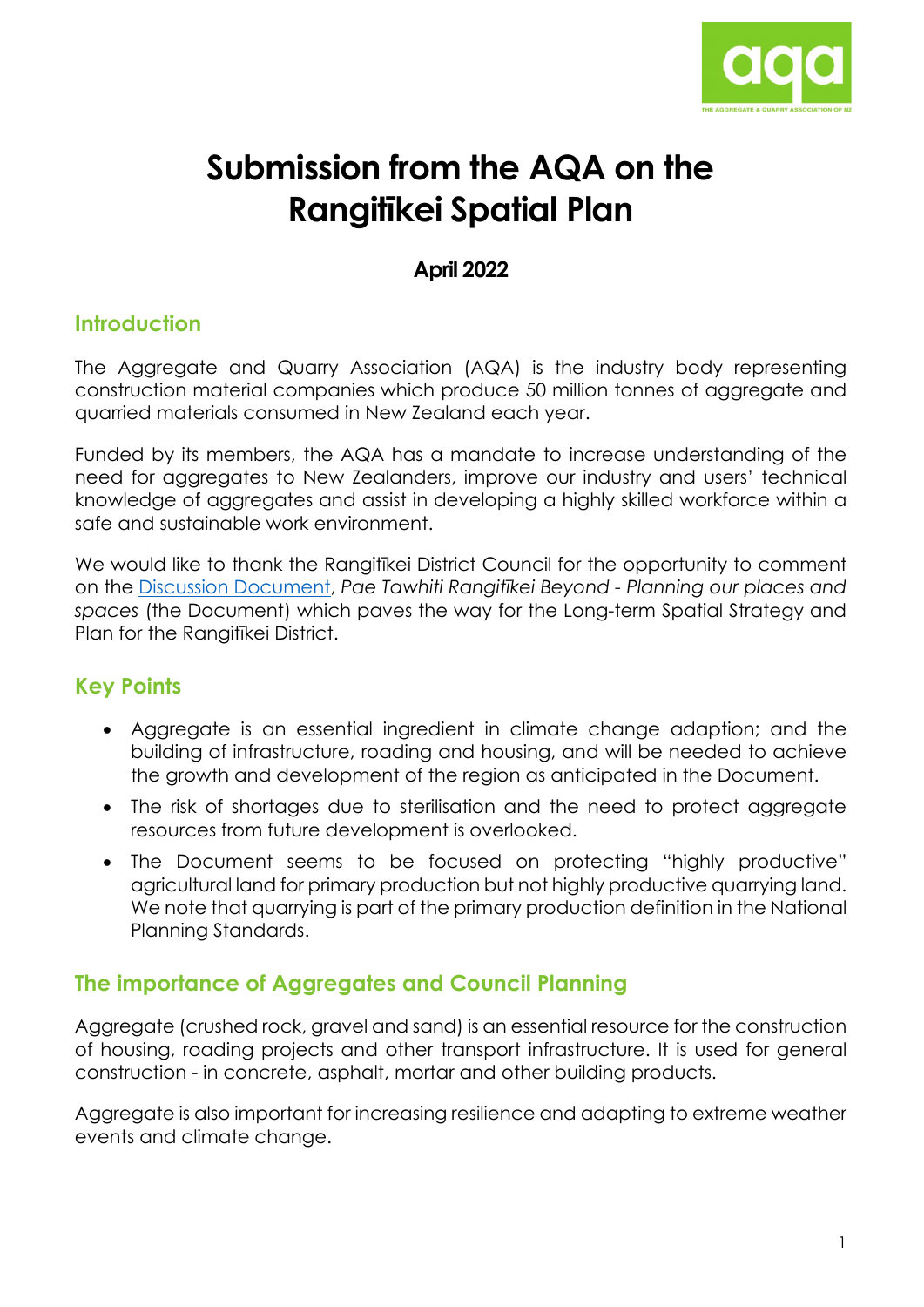

Due to the unprecedented levels of construction and infrastructure development activity, aggregate is increasingly in short supply in many parts of New Zealand including Rangitīkei.

Not only is there high demand, supply is constrained. Aggregate deposits are 'location specific' - limited in quantity, location and availability. They can only be sourced from where they are physically located and where the industry is able to access them.

This means it is important that the locations of aggregate resources are identified by councils and access is not inadvertently shut off through land development and council planning.

Note that quarries have a finite life. Once the rock is extracted the land is returned to the community and can be used in a variety of ways. It is not inconceivable that housing and other developments can occur on and around former quarry land that has had the rock extracted.

## **Pae Tawhiti Rangitīkei Beyond**

The Rangitīkei Spatial Plan will aim to influence where and how growth occurs in the region over the next 28 years.

We are concerned that insufficient attention has been given in the Document to the role and importance of aggregates in achieving this growth.

It is important that land for existing and future aggregate extraction activities is adequately identified and available. Care must be taken to ensure it is protected from encroachment of non-compatible land uses.

#### **Residential Environments**

Page 19 of the Document, under *Residential Environments*, refers to the importance of new residential areas being close to existing infrastructure, town centres and parks etc.

We believe the Plan should also consider the location of aggregate resources when considering where that development occurs.

Determining an optimal distance for residential areas from potential quarry areas is important. Too far away means significant expense of transporting quarry materials as well as congestion and CO<sub>2</sub> emissions<sup>[1](#page-1-0)</sup>. Too close brings reverse sensitivity issues due to the nature of extractive industry operations – including noise, vibration and dust. Development areas should ideally be as close as reasonable to identified areas of aggregate.

<span id="page-1-0"></span><sup>1</sup> The cost of aggregate doubles when transported 30 kilometres from its source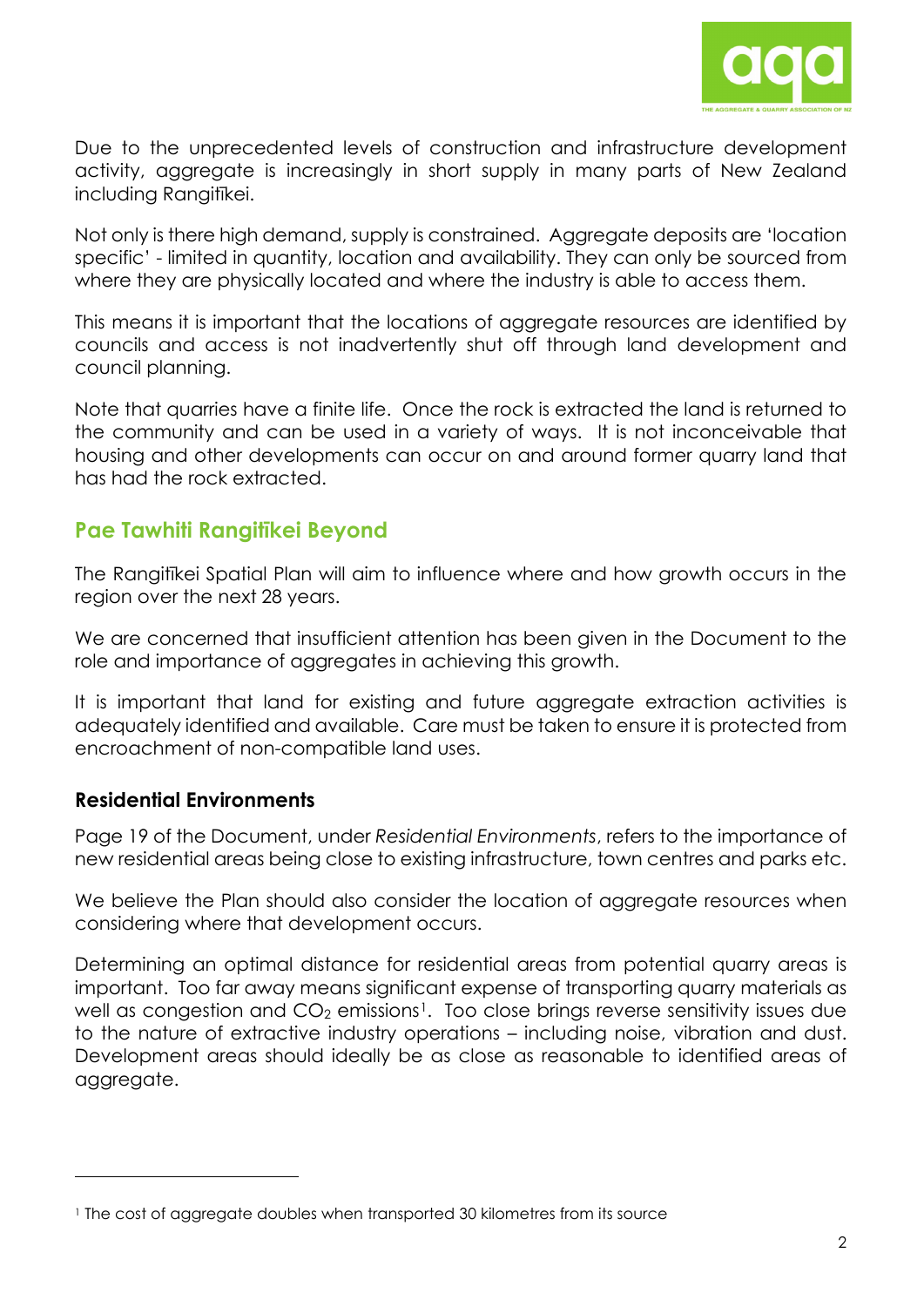

#### **Highly Productive Land**

There are several references in the Document to the needs to protect the district's highly productive farmland and the importance of the primary sector but none to the need to protect productive land containing aggregate resource.

We note that quarrying is part of the primary sector and is included in the definition of primary production in the Nation Planning Standards.

Just as the document emphasises that development on valuable soils should be avoided, land incorporating aggregate and other mineral resources should also be protected from development.

## **Aggregate Potential**

We have attached a map provided by GNS which outlines the areas of aggregate potential in the North Island. This is a high-level representation, and we recommend that the council work with the industry to identify aggregate potential at a more granular level, but it shows that the Rangitīkei is a relatively low source of hard rock.

## **Climate Change**

The Document rightly highlights that Rangitīkei District is vulnerable to the effects of climate change.

It is important to note the role of aggregates in strengthening resilience to natural hazards and climate change. Aggregates, for example, are needed for flood protection and to adapt to sea level rise and coastal erosion through the strengthening of sea walls etc. They will be needed to repair damage to coastal infrastructure and to make infrastructure generally more resilient to greater intensity storms and extreme weather events.

**Wayne Scott Chief Executive Officer**  [Aggregate and Quarry Association](https://aqa.org.nz/)  [wayne@aqa.org.nz](mailto:wayne@aqa.org.nz) 021 944 336